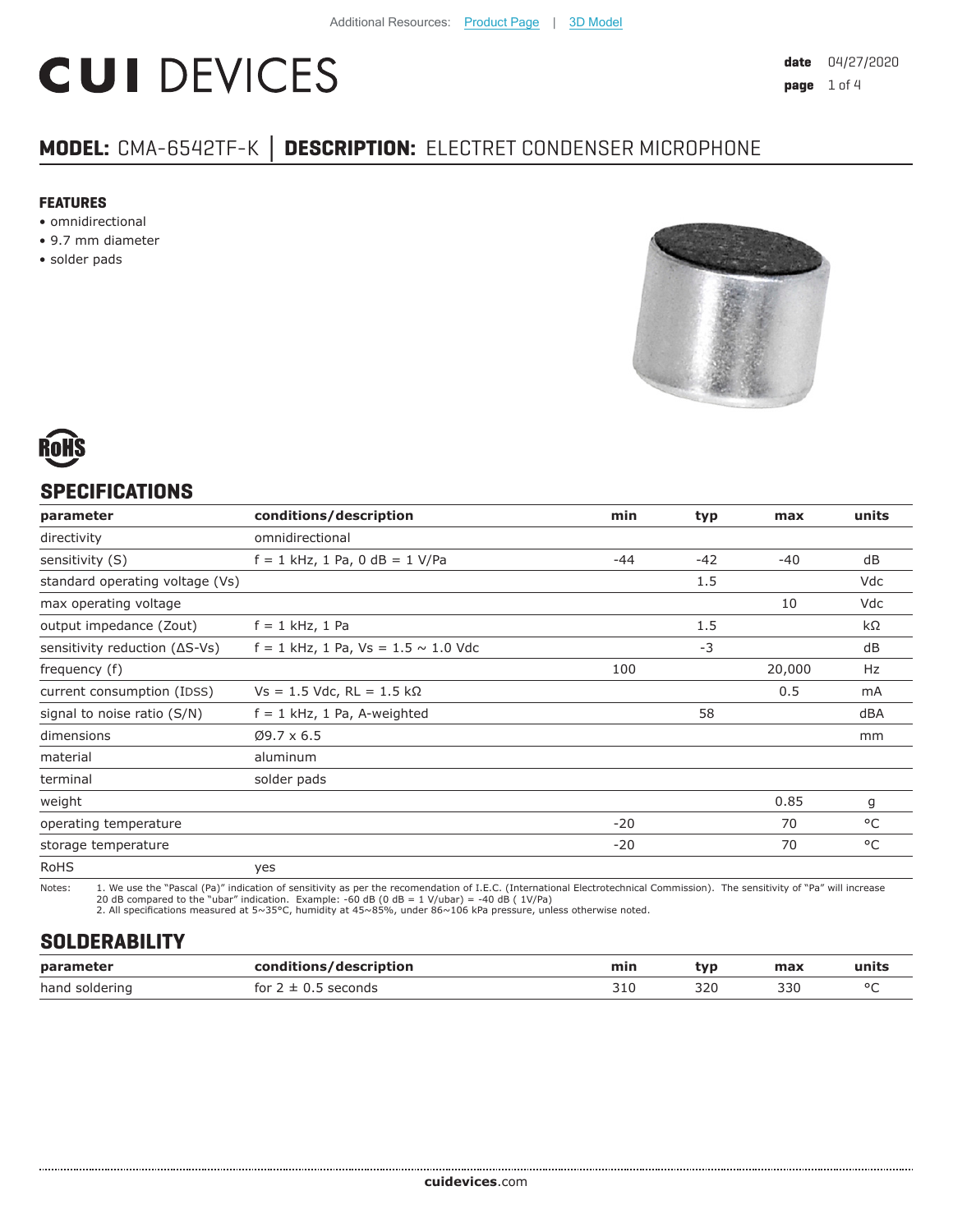## **MECHANICAL DRAWING**

units: mm



# **FREQUENCY RESPONSE CURVE**



#### **APPLICATION CIRCUIT**

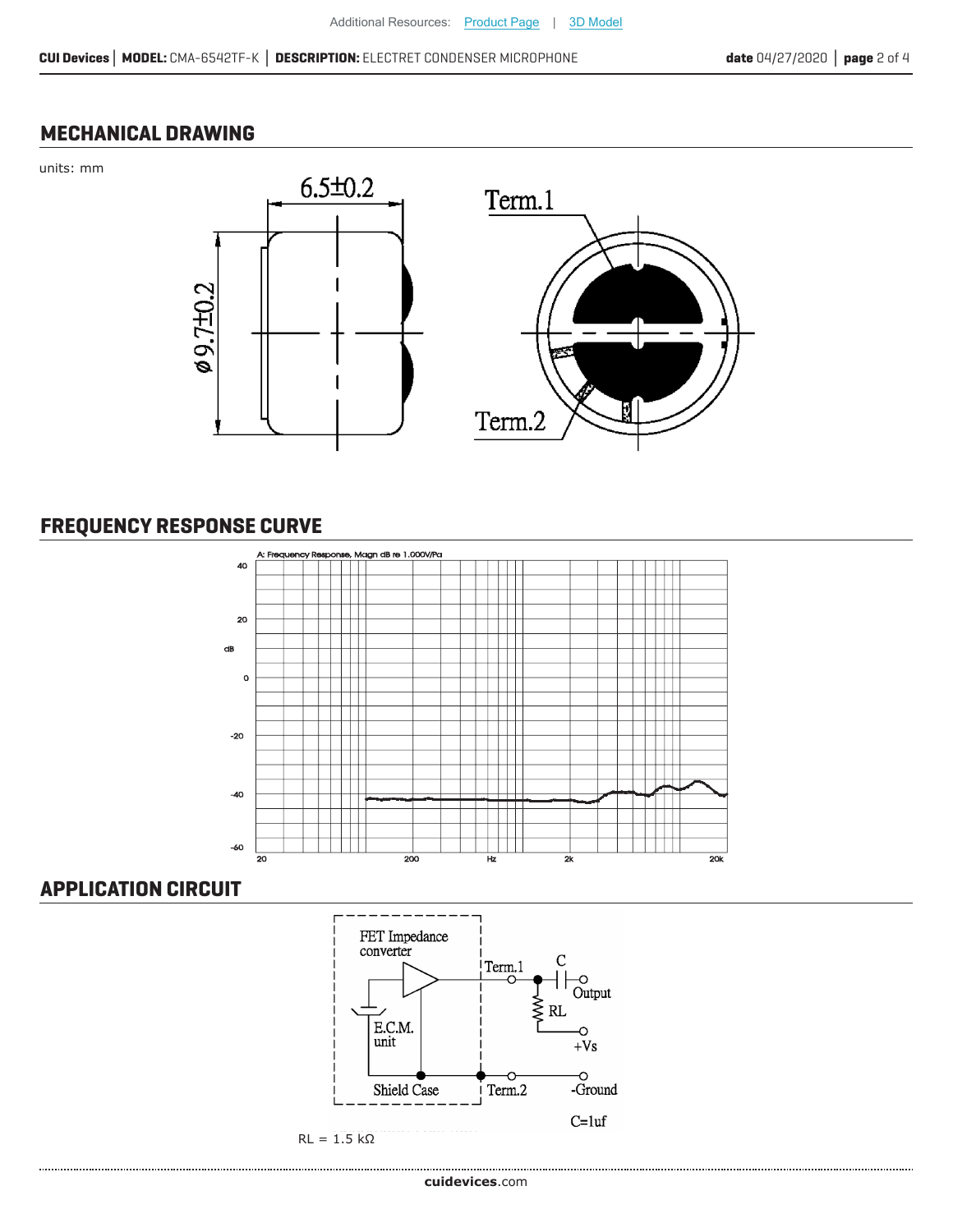#### **PACKAGING**

....................................

units: mm

Inner Box Size: 100 x 100 x 8 mm Outer Box Size: 425 x 265 x 110 mm Inner Box QTY: 100 pcs per box Outer Box QTY: 10,000 pcs per box